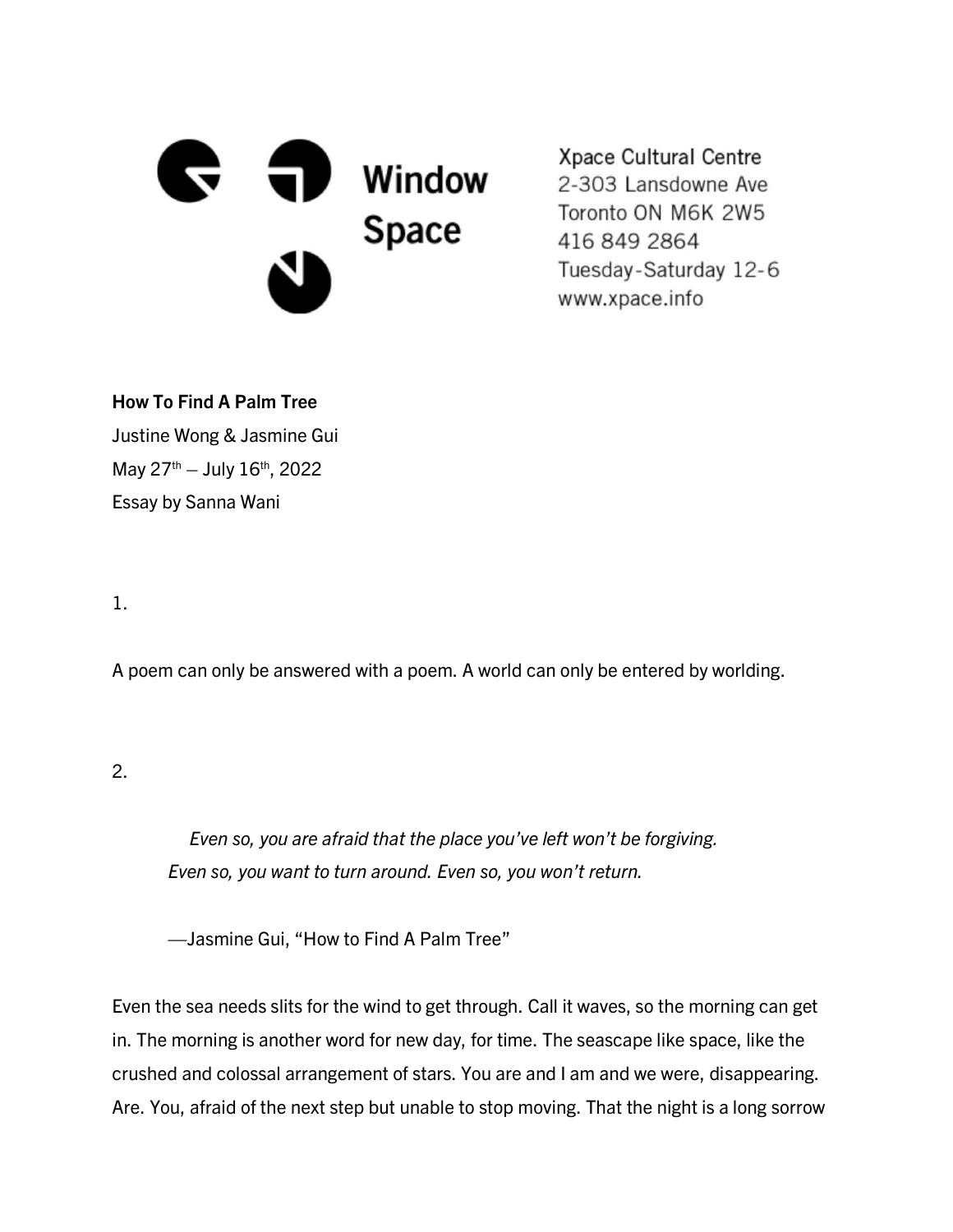is not new to you. Place your hand in mine. You've nothing to lose but embarrassment. Leave, leaving, left is our direction. Wandering is not aimless. Shed doubt, fracture knowing. We won't lose conviction except to say that the hallmarks of hesitancy won't be compelling. Forgiving. A circle. An end. One wet body ties another to this place. Even so, desolation is a silence. Sit with me. Plant a seed, the heart of a palm. It is bigger on the inside because it grows. Listen to the xylophone of our becoming, imprinted on this sand, every tree ungrown. You and the endless day. The music of shorelines. Distance. Everything I want is a window. An hourglass looking for an echo. Turn back to me, timeless one. Turn away from the faith of faces. Follow the edge until it folds. Around nothing there is something that scares us, more than what we want. Forgiveness, forevering. I have never felt closer or farther away from a now. Look away. Don't return. Remember.

3.

I first encounter Jasmine Gui and Justine Wong's *How To Find a Palm Tree* in the open air of Jasmine's studio. Jasmine, who I've known for years but never met in person, is welcoming me so warmly into the space, with tea and slippers and coconut biscuits. By the left window, which is her corner of the space—Justine is a secret fifth member of the studio, she tells me—are the portals, gently whispering in the air. The seeds and bones of the installation are in a box by the window. She shows me the stones pressed with gingko leaves, says we made this because of you, the first draft of what you're now reading. That's the kind of attentive collaboration at work here, that's how alive this exhibit is, how ready to meet the world. The window looks out onto Dundas street, onto a summer storm that is blistering and brewing. Jasmine tells me about a stubborn mama pigeon, roosting in the crevice without eggs. There is tape on the floor to mark the size of the space the display that *Palm Tree* will mold into. Site specific means a practice of feeling. An honoring of transience. First we start by emptying everything out, she says and I remember being a child. A box of toys, a friend, play. Jasmine tells me how she thinks of the portals like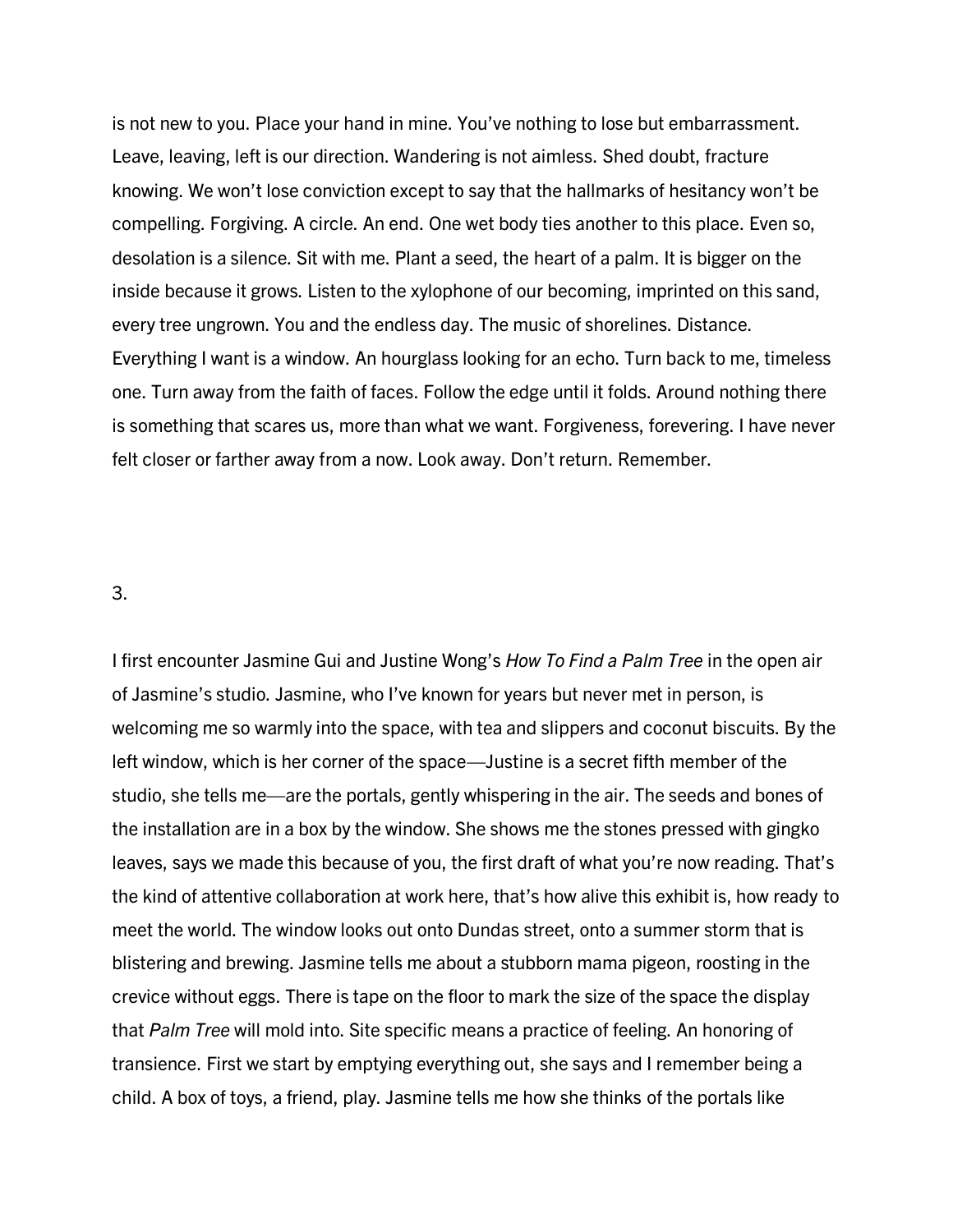spokes of a wheel, how she and Justine move together and know something about the other that they can't name but feel. Maybe this work is born of that. The wind whistles and we all spin inside it.

4.

*But beautiful things, as Matisse shows, always carry greetings from other worlds within them…The requirement for plenitude is built-in. The palm will always be found.*

— Elaine Scarry, *On Beauty and Being Just*

*When I roll a dice, what am I letting go? What am I letting into the air?* This is the question that appears to me when I read Jasmine and Justine's artist statement and when I see their work for the first time on my computer. In pixels, Justine and Jasmine's arrangement, there is a sense of falling. Not just into place but away. The category of chance, its cultivation.

The ecology is palpable. Coastal terrain. Left ashore, we wander. I wonder, *Why am I brought to the water again*? What do our remnants need? This collaboration exists in the pendulum of collection and debris, spillage and storage. Everything ripples, restless, hungry, following a feeling until we are submerged in our smallness. Revive the gift of focus, the choice and river of what we see or for how long. And in this many-ed smallness, our ability to feel heightens. We are part of a gathering, in a community of thing. To feel, to see, to move, together.

This art is alive. This art comes up to meet you. This art knocks on your door, the limits of language and imagination. This art gathers all its friends, stones, sculpture and story. This art hands you instructions, a quote on beauty. This art says, *I see you* and disappears. This art says, *I'm leaving you* and stays.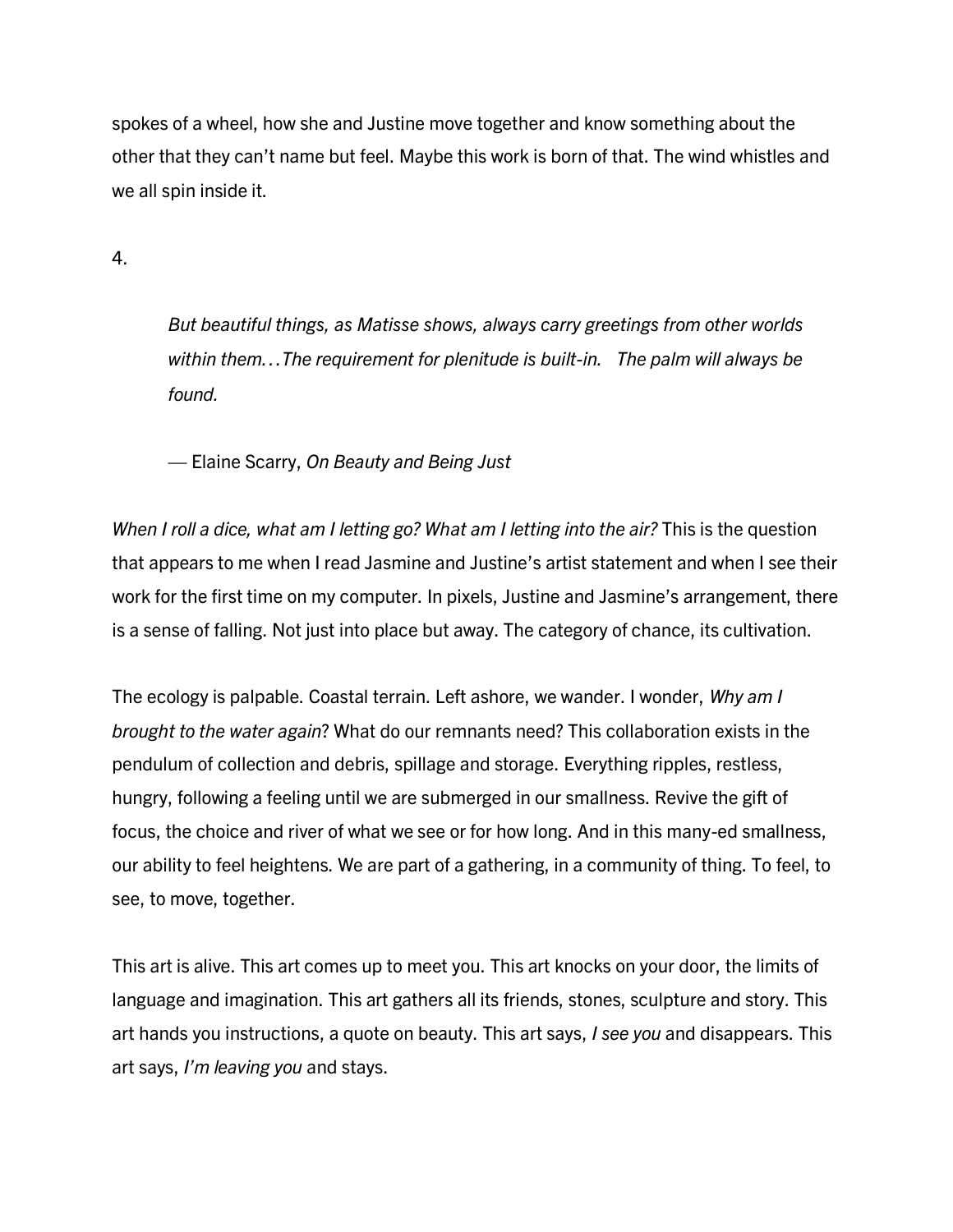While beginning this essay, I learned that in the evolutionary ancestry of trees, the ginkgo sits completely on its own. Unlike most trees, the gingko is in a species, a class and genus of its own. Most of its ancestors lived 40 some million years ago. Only the ginkgo we know survives today.

I remember the gingko when I sit down with the palm because, in this collaboration between Jasmine and Justine, in my opportunity to write this piece altogether, is relationship. In relation is life. And it is when the relation accumulates affect, or is layered with bodies in time, that we open ourselves to receive experiences too big for words. We break barriers of space and time. We make portals.

That is one of the things Jasmine tells me too, that, as a poet, she needed to go beyond words. She needed the materiality, the tangibility, of the thing in the world—in a body—to do the kind of alchemy she is trying to do with art.

In the spirit of this embodiment, as my body meets this page meets this art meets this friendship, the collision and constellation of energy, I end this essay by asking what the gingko might ask the palm tree. This is an awareness of time. I imagine their conversation is a lot like mine and Jasmine's, where she laughs, pulls up her sleeve, shows me her gingko tattoos. A familiarity, a shared joy, connection, alignment. If it is the story of the sojourner we embarking on—the protagonist of this world/story Jasmine and Justine are building—then perhaps I remember the gingko, as a companion to the palm, because of the profound loneliness of their survival. It reminds me of the sojourner. Loneliness of time, of continuing on in other bodies even as you fold back into the nothingness we were born of. *What is that like?* The palm tree who is not born yet asks the gingko. *I want to see a tree at the shoreline again*, says the Sojourner to the palm. *What will I do without you?* says the gingko a million years ago and today, who is not yet alone and already is.

5.